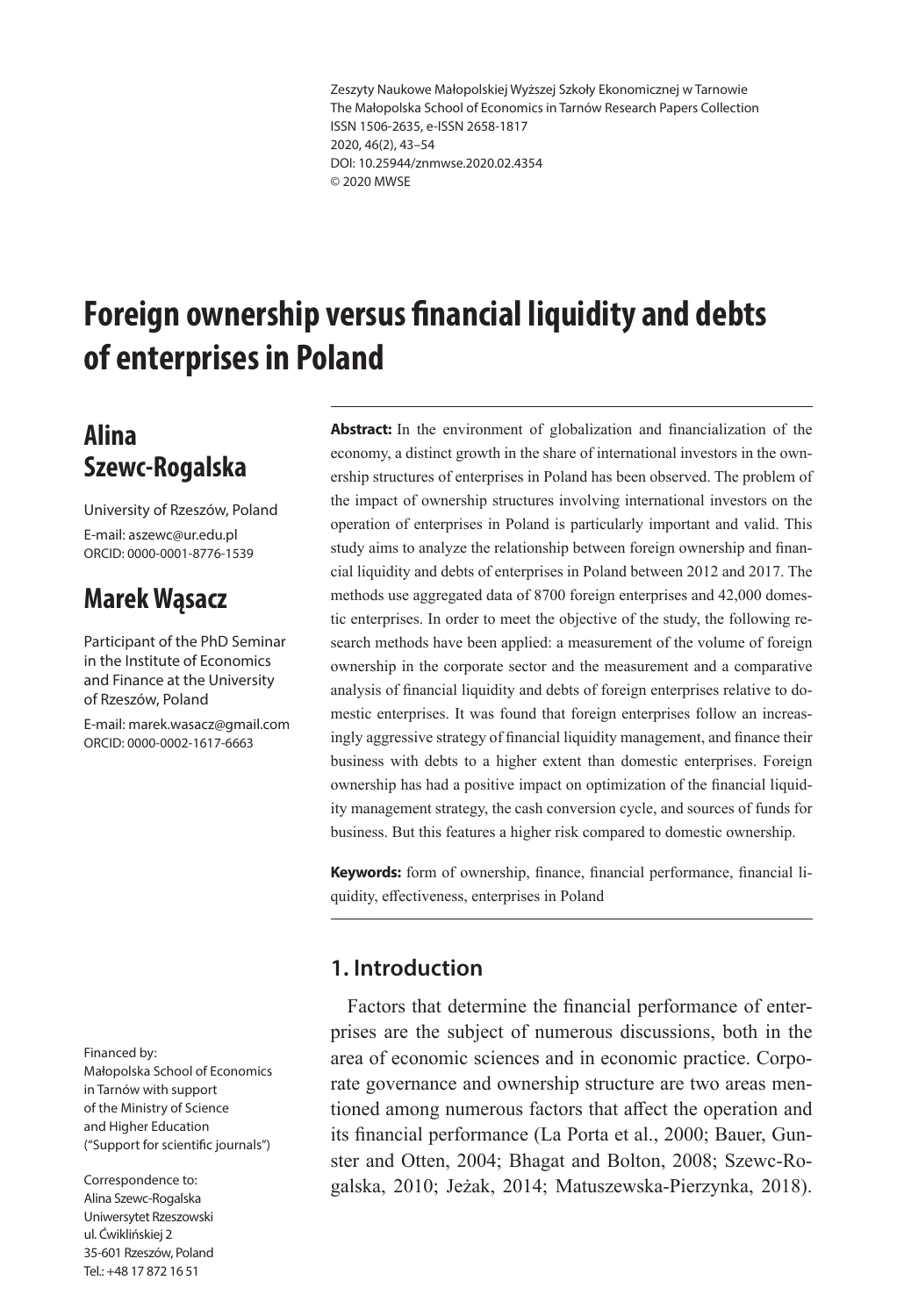The theory of corporate governance includes the research into the impact of ownership structures on the decisions made within enterprises and financial performance of these enterprises.

Foreign investors, both within industry and institutional, form a specific group (Dahlquist and Robertsson, 2001; Neupane et al., 2016; Zou, Tang and Li, 2016). The problem of the impact of ownership structures involving international investors on the operation of enterprises in Poland is particularly important and valid. In the environment of globalization and financialization of the economy, a distinct growth in the share of international investors in the ownership structures of enterprises in Poland has been observed (Szewc-Rogalska, 2018).

Despite a significant track record in research into the financial standing of foreign enterprises in Poland, there are many problems that are still not fully explained. To date, research has tended to focus on the selected aspects of financial standing, mainly profitability. Other areas of financial standing, e.g. financial liquidity and debts, are researched very rarely and only to a limited extent. Moreover, the results of this research have already become outdated in a highly volatile economic environment (for example, the research of Jasiniak, 2013).

Lack of explicit results of research into the consequences of foreign ownership is an important premise for undertaking further research. Also, it is necessary to discover an operation's financial liquidity management strategy, and it is important to define to what extent they finance their business with debts, both in the short and long term. A broader analysis of the financial liquidity, taking account of a cash conversion cycle and its specific components, would be something new, compared to the research into the Polish economy to date. It will make it possible to identify major differences in financial liquidity management strategies in the international and domestic entities.

This study aims mainly to analyze the relationship between foreign ownership and financial liquidity and debts of enterprises in Poland from 2012 to 2017. The research covers all enterprises hiring at least ten employees. Using the classification applied by the Central Statistical Office, a distinction is made between foreign enterprises and domestic enterprises.

The following research hypotheses were verified in the study:

H1—There is a consistent growth of volume of foreign ownership in the corporate sector in Poland, especially in terms of share in the number of employees and the volume of generated revenues.

H2—Foreign enterprises apply an increasingly aggressive strategy of financial liquidity management compared to domestic enterprises.

H3—Foreign enterprises finance their business operations with debts, both in the short and long term, to a higher extent compared to domestic enterprises.

In order to meet the objective of the study and verification of three research hypotheses, the following research methods have been applied: a measurement of the volume of foreign ownership in the corporate sector in Poland and the measurement and a comparative analysis of financial liquidity and debts of foreign enterprises relative to domestic enterprises. Four ratios have been suggested to measure the volume of foreign ownership and ten financial ratios suggested for the evaluation of financial liquidity and debts of enterprises. Thus, in this case, a comparative analysis of aggregated foreign enterprises vs. the aggregated domestic enterprises makes it possible to determine the relationship between foreign ownership and financial liquidity and debts of enterprises.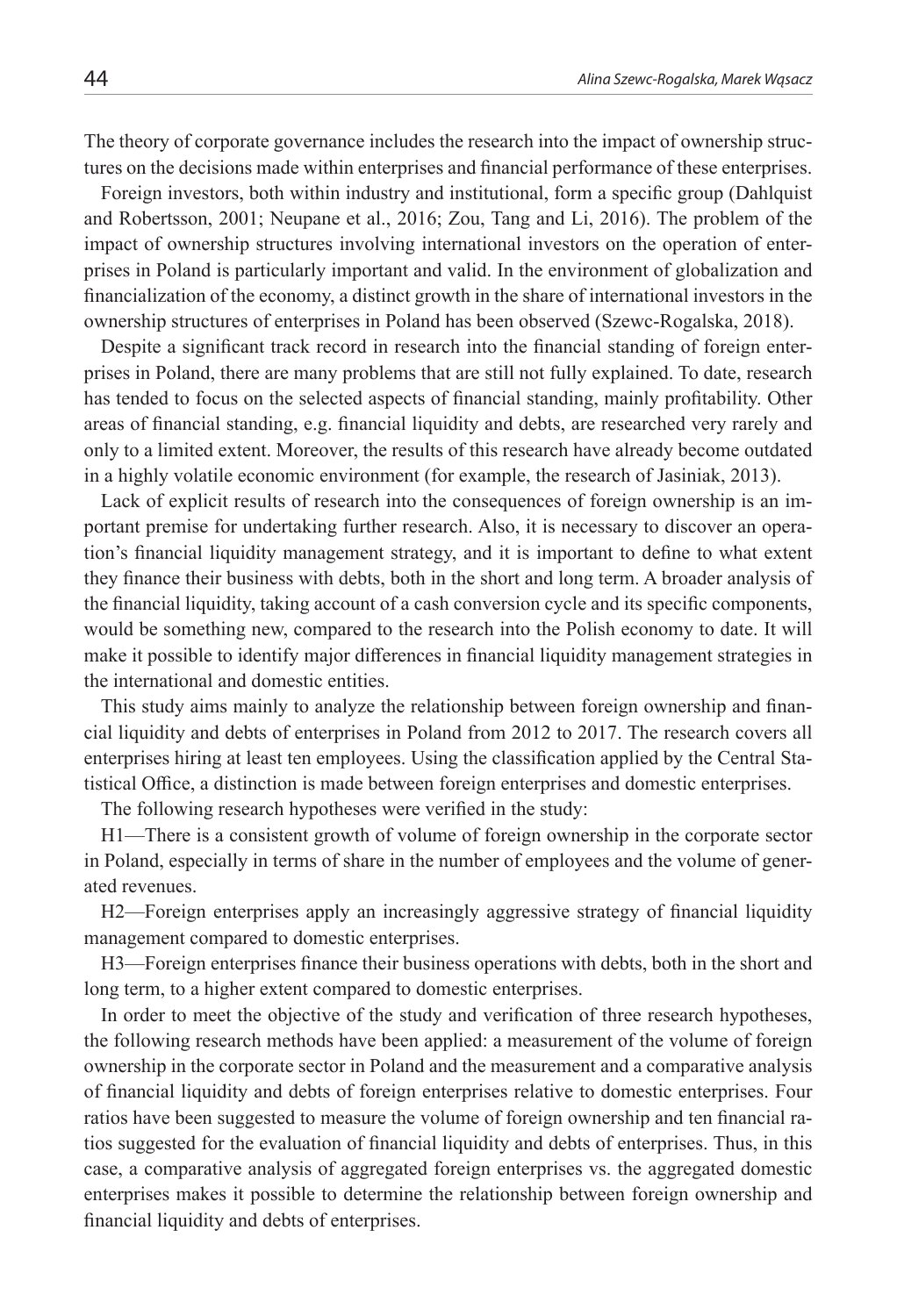#### **2. Literature review**

Motives for investors undertaking business operations within the host country are described by numerous economic theories, including, *inter alia*, a theory of location, a theory of international production, a theory of endogenic growth, eclectic theory of J. H. Dunning (Gorynia et al., 2006). In cases where there is a decision to make foreign direct investments, long-term perspectives of the development of a given type of business operation in a host country are usually of the key importance. Ongoing profitability of these investments is less significant (Różański and Socha, 2017; Nazarczuk and Krajewska, 2018).

The experience of many countries shows that foreign investors very often put a lot of pressure on the regulations of a host country on lower rates of income tax, tax exemptions, transfer of income and capital. In the environment of global competition, these companies get access to many new markets and to more creative factors of production. At the same time, they take advantage of the benefits of managing in a global market (Kasiewicz, 2009).

In a time of crisis, foreign investors are in the situation of having a conflict of interest and usually give priority to stability of the financial system of their native country rather than to the financial security of subsidies located in host countries. It translates into nationalization of losses in the time of crisis, as opposed to internationalization of benefits in good times (see for example Pawłowicz, 2008; Wypych, 2015).

Foreign investors often become majority shareholders of the companies in the host country. Controlling shareholders affects the decisions made in companies and usually exercises effective ownership governance (Ferreira and Matos, 2008). Foreign enterprises implement the strategy of financing their business on an international scale and thus, in many cases, they have more options for obtaining sources of financing than domestic enterprises (Różański, 2018).

The research conducted in many countries shows (Hallward-Driemeier, Iarossi and Sokoloff, 2002; Fukao, Ito and Kwon, 2005) that the enterprises having international capital demonstrate higher effectiveness than domestic enterprises. Some other authors, however (Aydin, Surmeli and Sayilir, 2009), indicate that findings of the research are not explicit. The completed research for the Polish economy has often focused on the evaluation of efficiency of work and profitability of foreign enterprises. This research shows that foreign enterprises feature very high work efficiency compared to domestic enterprises (Szewc-Rogalska and Leszczyńska, 2011; Puchalska, 2014).

The research shows (Szałucka and Szóstek, 2013) that profitability of sales in the entities with foreign capital was only slightly higher than the total profitability of enterprises in general. A significant advantage occurred in case of profitability of equity. Enterprises with a share of foreign capital are more innovative and carry out a more risky policy of debts compared to domestic enterprises, achieving a higher level of profitability than domestic enterprises (Jasiniak, 2013).

The research performed for the Polish economy (Szewc-Rogalska, 2012) shows that international investors expect a low rate of return on the invested capital in the companies operating in host countries, as low profits mean paying lower taxes in these countries. These investors may also gain benefits arising from a dominating position in shareholding, e.g. by manipulating transfer prices (Szewc-Rogalska and Leszczyńska, 2011), payments for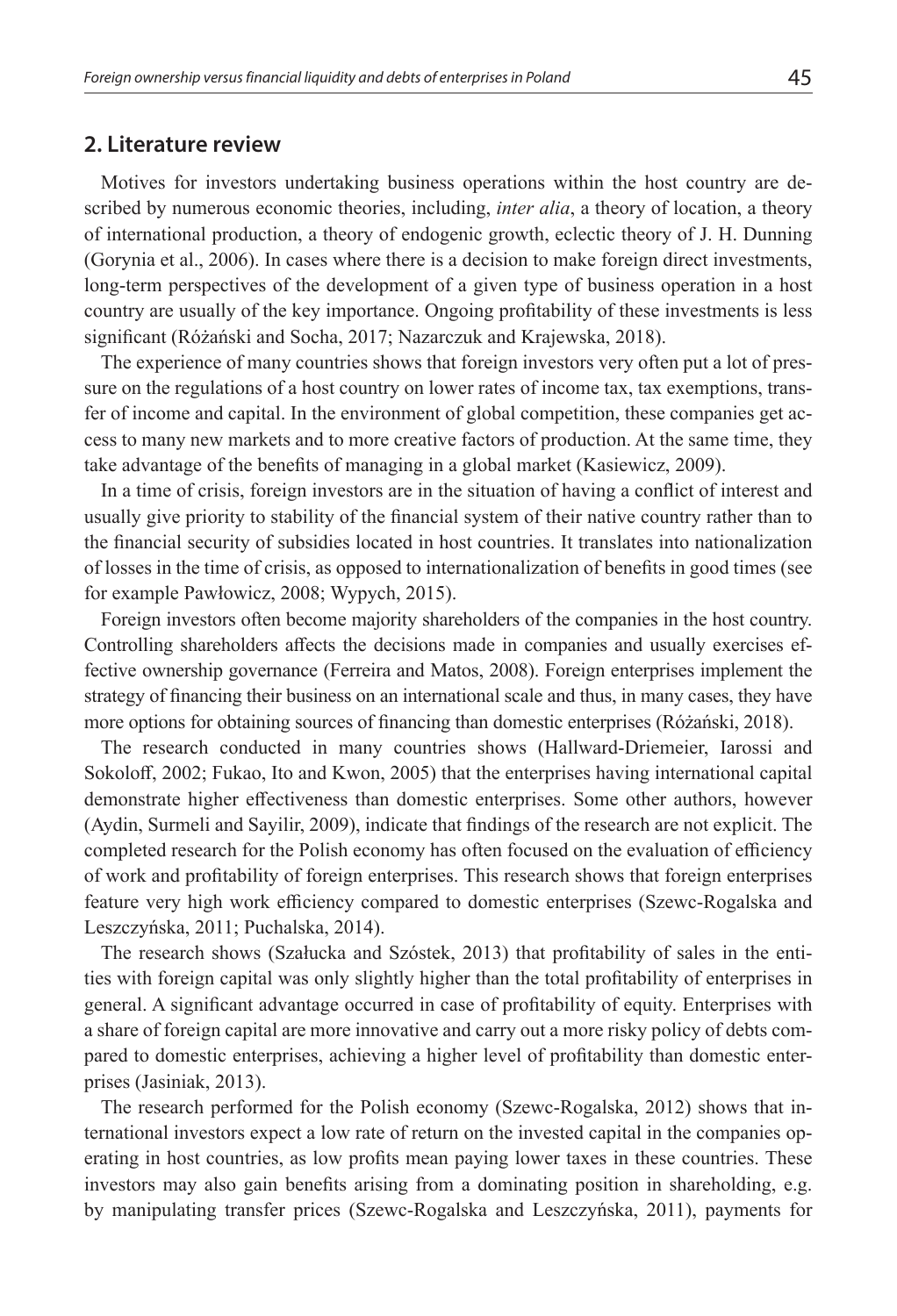licenses and management (Różański and Socha, 2017), disbursement of high dividends (Szewc-Rogalska, 2012; Pieloch-Babiarz, 2017).

The findings of the presented research do not provide explicit answers to whether and in what aspects foreign enterprises achieve a better financial standing. Moreover, there is no research that would determine what impact foreign ownership exerts on the financial liquidity management strategies and sources of financing for enterprises.

#### **3. Research methodology**

The research covered enterprises with a headcount of ten employees or more (i.e. exclusive of micro-enterprises) from 2012 to 2017. The information published by the Central Statistical Office in Poland (Central Statistical Office, 2013a, 2013b, 2014a, 2014b, 2015a, 2015b, 2016a, 2016b; Statistics Poland, 2017a, 2017b, 2018a, 2018b) was used as a source of data. The classification used by the Central Statistical Office was used in order to find the volume of foreign ownership and identification of foreign and domestic enterprises. It provides availability of aggregated data from financial statements of enterprises and accumulated data for enterprises in general. It provided the basis for determining relevant, accumulated data for domestic enterprises. Aggregated data was used in the research; in 2017, the research covered 8700 foreign enterprises and 42,000 domestic enterprises. In 2017, the number of foreign enterprises was 0.7% higher compared to 2012, and the number of domestic enterprises was 8.8% lower.

In order to verify the research hypotheses, a specific research methodology was used, which consisted of the three following stages:

- measurement of the volume of foreign ownership in the corporate sector in Poland;
- measurement of financial liquidity and debt ratios for foreign and domestic enterprises;
- comparative analysis of foreign enterprises vs. domestic enterprises, which enables determination of the impact of foreign ownership on the financial liquidity and debts of enterprises.

In order to measure the volume of foreign ownership, four ratios were suggested, namely: the share of foreign enterprises in the number of total enterprises, the share in the number of employees, the share in generated revenues, and the share in the value of assets. Six ratios were used for the evaluation of financial liquidity of researched enterprises: current financial liquidity ratio, quick ratio, inventory cycle (in days), receivables cycle (in days), current liabilities cycle (in days) and cash conversion cycle (in days). Four ratios were used for the evaluation of debts: general debt ratio, debt to equity ratio, long-term debt ratio and tangible fixed assets to long-term liabilities ratio (cf. Sierpińska and Jachna, 2006). In some cases, due to a lack of relevant data, some adjustments needed to be made in order to enable comparison of the researched groups of enterprises. As there is no data for the category of the enterprises with foreign capital: "revenues on sales of products, goods and materials", it was replaced with the category of "total revenues" and it was adopted for further application in the case of all groups of enterprises.

Two bases of comparisons were used in the comparative analysis of financial liquidity vs. debts of researched enterprises, i.e.: reference values provided in literature on corporate finance and comparison of the level and tendencies in the determination of financial ratios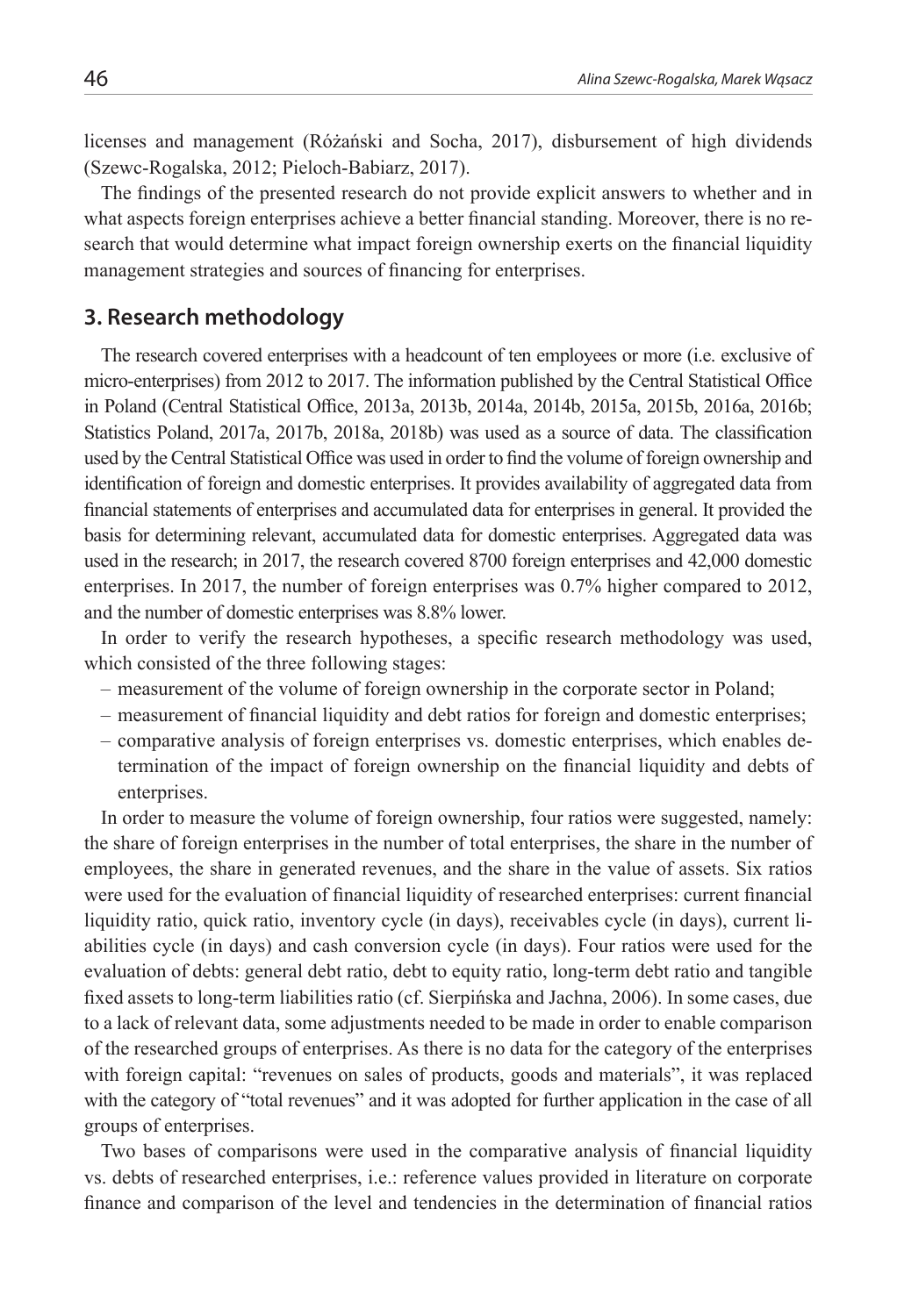in foreign enterprises vs. domestic enterprises. The suggested methodology of research is fully justified in the case of conducting research on aggregated enterprises (Szewc-Rogalska, 2004; Famielec, 2011). A comparative analysis of foreign enterprises vs. domestic enterprises enables determination of the impact of a form of ownership (foreign or domestic) on the financial liquidity and debts of enterprises in Poland. It is an advantage of this type of research that it covers the entire general population of enterprises in Poland. It enables identification of general tendencies of development of enterprises featuring various forms of ownership.

#### **4. Results and discussion**

The completed research shows that the share of foreign enterprises in the total number of entities grew from 15.8% to 17.1% between 2012 and 2017 (Table 1). The share of foreign ownership in Poland measured by means of the number of employees in the analyzed period grew from 30.2% to 35.3%. Between 2012 and 2017, the share of revenues of foreign enterprises in the total value of revenues achieved by enterprises in Poland grew from 39.5% to 43.3%, and the share of foreign enterprises in the total value of assets of enterprises in Poland grew from 37.6% to 38.4%.

| Specification                      | 2012 | 2013 | 2014 | 2015 | 2016 | 2017 |
|------------------------------------|------|------|------|------|------|------|
| Share in the number of enterprises | 15.8 | 15.2 | 15.6 | 16.0 | 16.1 | 17.1 |
| Share in the number of employees   | 30.2 | 30.9 | 32.5 | 33.3 | 33.8 | 35.3 |
| Share in total revenues            | 39.5 | 39.2 | 39.8 | 41.1 | 42.8 | 43.3 |
| Share in total assets              | 37.6 | 37.3 | 36.5 | 36.6 | 38.0 | 38.4 |

Table 1. Volume of foreign ownership in Poland (in %)

S o u r c e: Authors' own calculations based on the Central Statistical Office (2013a, 2013b, 2014a, 2014b, 2015a, 2015b, 2016a, 2016b), Statistics Poland (2017a, 2017b, 2018a, 2018b).

The data provided in Table 2 shows that current financial liquidity ratio in both researched groups of enterprises was within the reference range (1.2–2.0). However, in foreign enterprises, this ratio was lower than in domestic enterprises. The quick ratio in domestic enterprises was 1.05–1.08 in the analyzed period. International entities reached the value from 0.96 (2013) to 1.03 (2014). In the entire analyzed period, the level of the quick ratio in foreign enterprises was lower than in domestic enterprises. In the case of foreign entities, the values achieved in 2012–2013 and 2016–2017 were below the reference values. It is assumed that this ratio should be at least 1 within the literature. The completed research shows that foreign enterprises demonstrate a lower financial liquidity compared to domestic enterprises. It should be remembered that foreign enterprises in the vast majority are parts of larger international corporations. In the instance of problems with liquidity, they may count on the financial support of "mother companies" in most cases.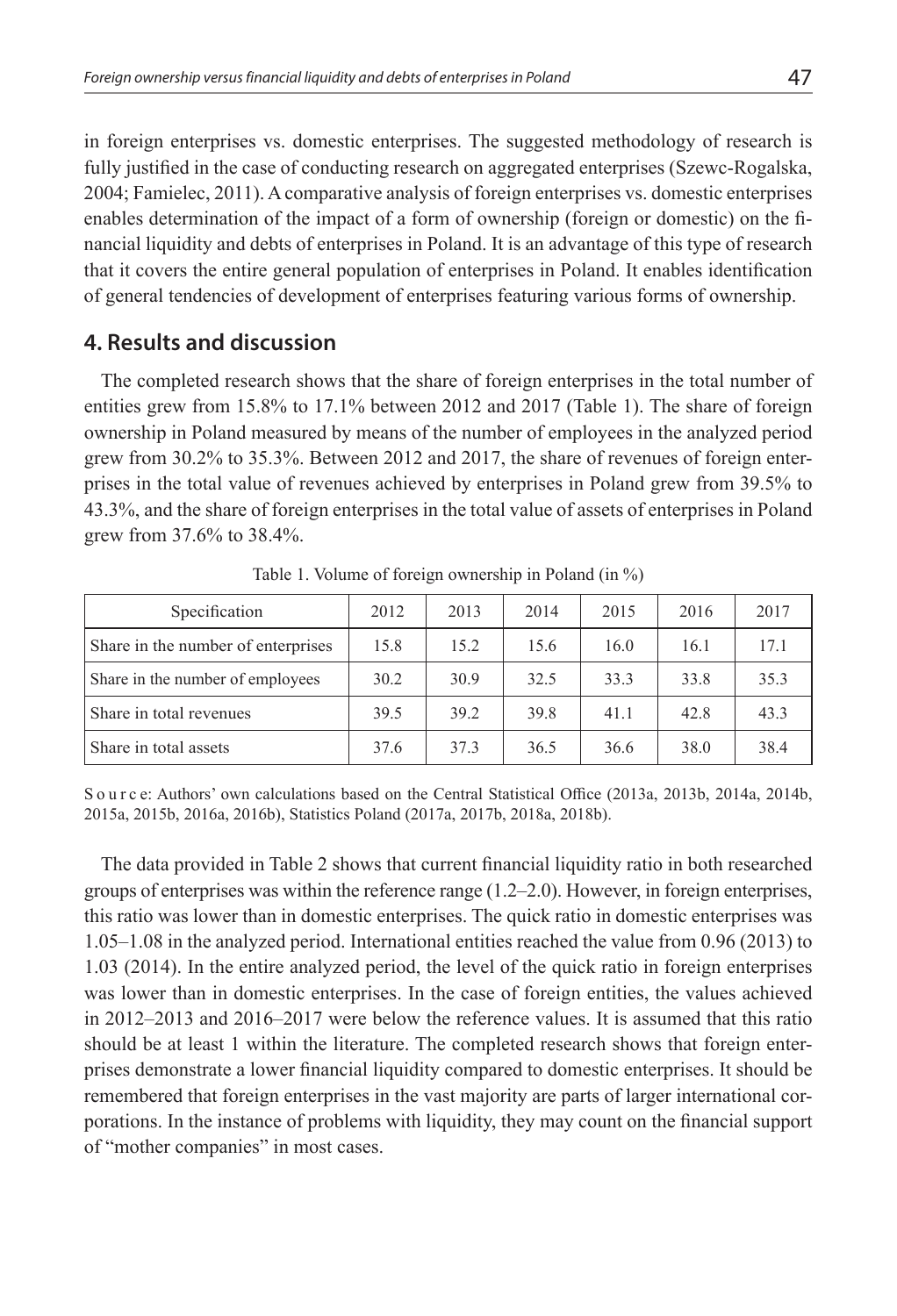| Specification                                           | Entities | 2012   | 2013   | 2014   | 2015   | 2016   | 2017   |
|---------------------------------------------------------|----------|--------|--------|--------|--------|--------|--------|
| Current financial<br>liquidity ratio                    | foreign  | 1.36   | 1.33   | 1.43   | 1.39   | 1.39   | 1.39   |
|                                                         | domestic | 1.53   | 1.53   | 1.54   | 1.53   | 1.53   | 1.52   |
| Quick ratio                                             | foreign  | 0.99   | 0.96   | 1.03   | 1.01   | 0.99   | 0.99   |
|                                                         | domestic | 1.06   | 1.06   | 1.08   | 1.08   | 1.05   | 1.05   |
| Inventory cycle<br>$(in$ days $)$                       | foreign  | 30.5   | 30.9   | 30.9   | 31.1   | 31.7   | 31.4   |
|                                                         | domestic | 31.7   | 32.2   | 32.2   | 32.9   | 34.7   | 34.3   |
| Receivables cycle<br>$(in$ days $)$                     | foreign  | 56.0   | 55.5   | 55.0   | 54.6   | 54.5   | 53.2   |
|                                                         | domestic | 50.2   | 50.2   | 50.3   | 52.2   | 53.3   | 50.5   |
| Current liabilities cycle<br>$(in$ days)                | foreign  | 92.2   | 92.2   | 89.3   | 87.5   | 88.3   | 85.0   |
|                                                         | domestic | 75.4   | 76.1   | 77.7   | 80.4   | 82.6   | 79.6   |
| Cash conversion cycle<br>$(in$ days $)$                 | foreign  | $-5.8$ | $-5.8$ | $-3.4$ | $-1.8$ | $-2.1$ | $-0.4$ |
|                                                         | domestic | 6.6    | 6.4    | 4.8    | 4.8    | 5.5    | 5.2    |
| General debt ratio                                      | foreign  | 0.56   | 0.57   | 0.56   | 0.55   | 0.56   | 0.54   |
|                                                         | domestic | 0.45   | 0.45   | 0.46   | 0.48   | 0.48   | 0.48   |
| Debt to equity ratio                                    | foreign  | 1.28   | 1.30   | 1.29   | 1.25   | 1.27   | 1.19   |
|                                                         | domestic | 0.82   | 0.82   | 0.87   | 0.92   | 0.92   | 0.91   |
| Long-term debt ratio                                    | foreign  | 0.40   | 0.42   | 0.45   | 0.39   | 0.41   | 0.35   |
|                                                         | domestic | 0.20   | 0.21   | 0.25   | 0.28   | 0.27   | 0.26   |
| Tangible fixed assets<br>to long-term liabilities ratio | foreign  | 1.81   | 1.70   | 1.58   | 1.81   | 1.76   | 1.94   |
|                                                         | domestic | 3.88   | 3.63   | 3.17   | 2.89   | 3.14   | 3.17   |

Table 2. Comparison of financial liquidity and debts of foreign and domestic enterprises in Poland

S o u r c e: Authors' own calculations based on the Central Statistical Office (2013a, 2013b, 2014a, 2014b, 2015a, 2015b, 2016a, 2016b), Statistics Poland (2017a, 2017b, 2018a, 2018b).

The inventory cycle in foreign enterprises fluctuated from 30.5 days (2012) to 31.7 (2016) and was shorter compared to domestic enterprises. In the case of an inventory cycle, lower values that prove a faster liquidation of inventory are desirable. The receivables cycle (in days) informs about the rate of transformation of receivables into money. Lower values are better. In the entire analyzed period, this ratio was higher in foreign enterprises compared to domestic enterprises. However, a tendency for a slight reduction of this ratio from 56 days (2012) to 53.2 days (2017) was noticed in foreign entities.

The current liabilities cycle informs about a number of days after which current liabilities are paid. It is assumed that a longer cycle is beneficial as it proves a higher value of foreign capital financing business operations of the company. In the case of foreign enterprises,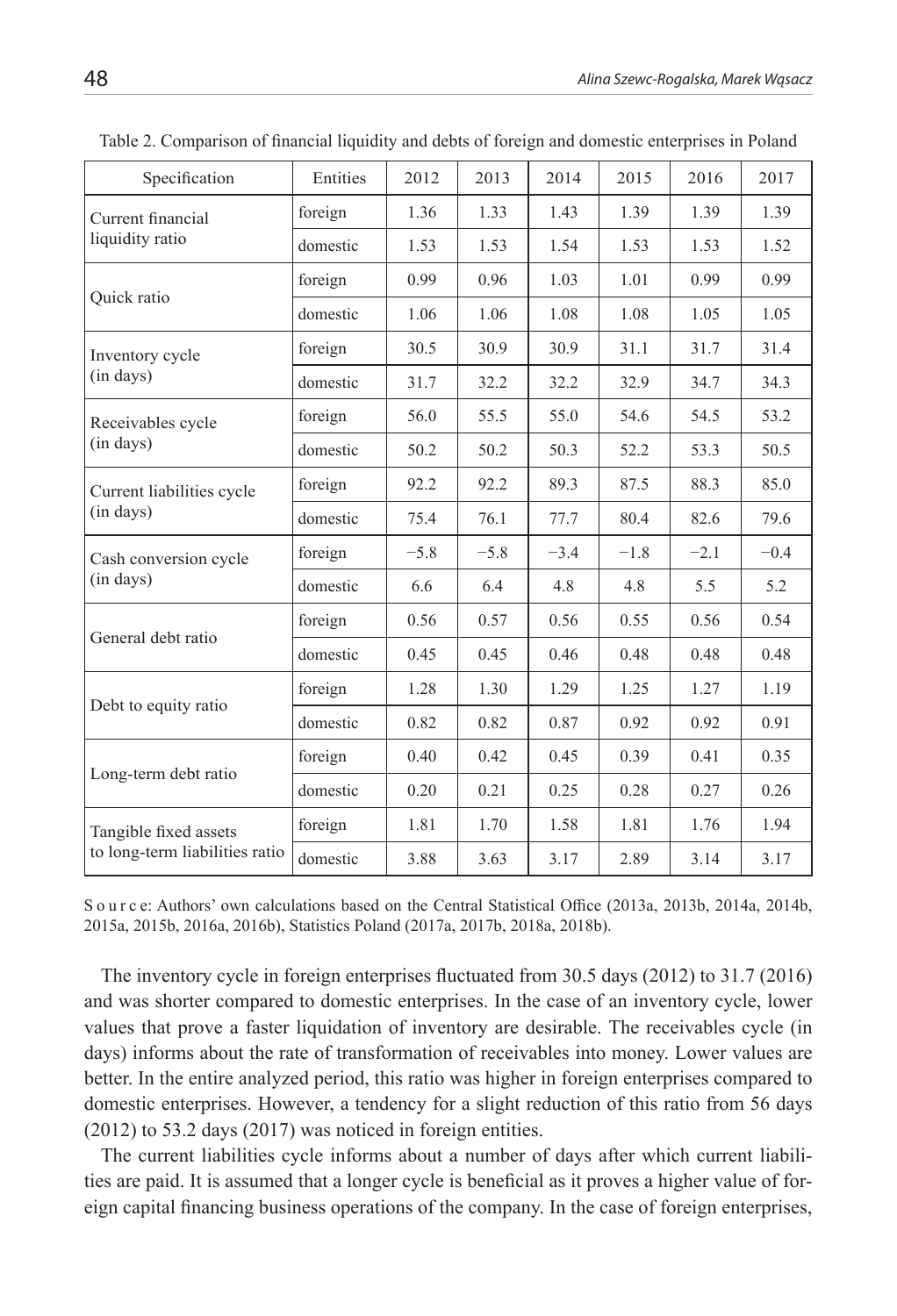a decreasing tendency in the ratio was noticed. The longest liability cycle was 92.2 days (in 2012–2013), and the shortest was 85 days (2017). In domestic enterprises, a reverse tendency was seen. The current liabilities cycle in subsequent years extended from 75.4 days (2012) to 82.6 days (2016), and then decreased to 79.6 days (2017).

The cash conversion cycle informs about how many days, on average, current assets (inventory and receivables) are financed by an enterprise's own funds. In this case, this ratio is positive. A negative value demonstrates that external suppliers of capital financed a full period of conversion of inventory and receivables into cash and, additionally, they also financed other assets. It is assumed that lower values, especially negative ones, are more valued. Foreign enterprises achieve a negative value of the ratio, but with a growing tendency, while domestic enterprises achieve a positive value, but with a decreasing tendency.

In business practice, proper inventory, receivables and liabilities management is of key importance for maintaining financial liquidity. A proper management strategy in this respect may lead to optimization of funds required for effective business operations (compare Eljelly, 2004; Sierpińska and Jachna, 2006). The completed research shows that a specific feature of foreign enterprises, compared to domestic enterprises, is a shorter inventory cycle, a longer receivables cycle, and a longer current liabilities cycle.

A shorter inventory cycle in foreign enterprises may prove to be a more effective management of inventory. In the entire analyzed period, the receivables cycle in foreign entities was longer compared to domestic enterprises. Foreign enterprises operating in Poland achieve over 30% of their revenues from export of goods or services to international markets, with payment deadlines effective for years. Along with the development of cooperation with a recipient, there is the option for extension of payment deadlines. Also, in many cases, an enterprise's major client may be "a mother company" or "a sister company" and extension of payment deadlines in situations of this type may be an additional benefit for an international investor or its subsidies. These actions may be treated as one of the forms of a transfer of values to native countries. Results of the research (Szewc-Rogalska and Leszczyńska, 2011; Szewc-Rogalska, 2012; Różański and Socha, 2017) indicate the problem of application of various forms of transfer of values by foreign enterprises.

In the analyzed period, the average length of the liability cycle for foreign enterprises was 89.1 days, which was 10.5 days higher than domestic entities. A lower cycle of current liabilities in foreign enterprises may result from the decision of managers seeking to finance current assets with current liabilities. A consequence of the policy implemented by foreign enterprises is a negative cash conversion cycle. It is a value desired from the perspective of financial liquidity management, as the external suppliers of capital finance a full period of conversion of inventories and receivables into cash. On the other hand, it may increase the risk of ongoing business operations (Szpulak, 2016).

In the majority of enterprises, a debt is used for support and acceleration of development. The general debt ratio is in most cases assumed to be in the range of 0.57–0.67 (Sierpińska and Jachna, 2006). Values below 0.57 indicate excessive use of the equity (many times more expensive), and values above 0.67 indicate excessive use of the debt, which may result in a financial risk for the entity. In foreign enterprises, this ratio was within the range of 0.54 (2017)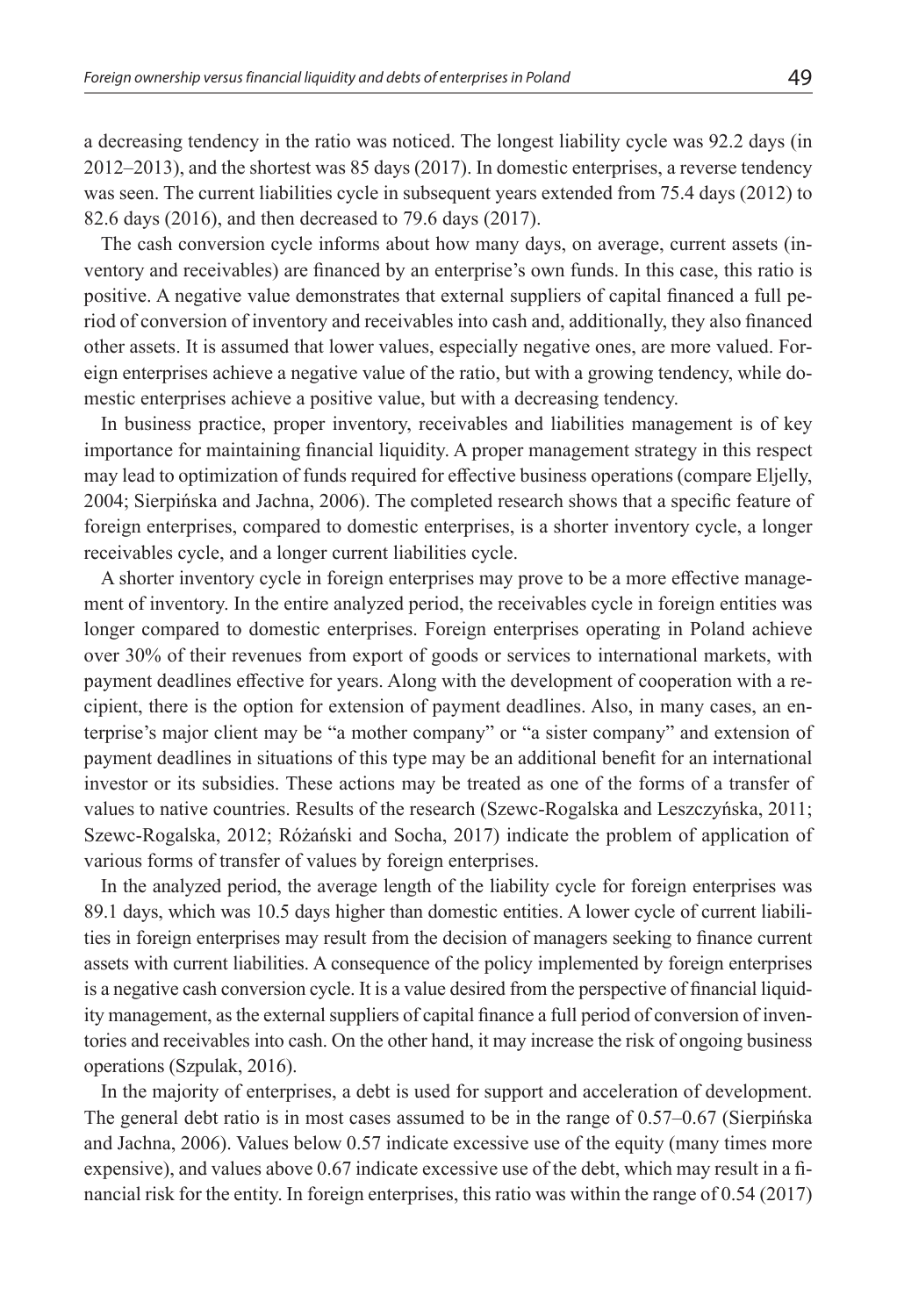to 0.57 (2013), whereas in domestic entities its values were lower: from 0.45 (in 2012–2013) to 0.48 (in 2015–2017).

The structure of liabilities is related to the debt to equity ratio, informing of how many times debt is higher relative to equity. The value of 1.3–2.0 is considered to be safe. This value in foreign entities fluctuated within the range of 1.19 (2017) to 1.30 (2013), and in domestic enterprises it was 0.82 (in 2012–2013) to 0.92 (in 2015–2016).

A reference value of a long-term debt ratio is 0.5–1.0. In foreign entities, the long-term debt ratio was within the range of 0.35 (2017) to 0.45 (2014), whereas in domestic enterprises it featured lower values, i.e. 0.20 (2012) to 0.28 (2015). In the analyzed groups of entities, this ratio was below reference values.

The tangible fixed assets to long-term liabilities define the extent to which the value of tangible fixed assets provides security for long-term financing. The reference value of the ratio was not explicitly determined, but the assumed range is 1.5–6.0 (Sierpińska and Jachna, 2006). In foreign enterprises, this ratio was within the range of 1.58 (2014) to 1.94 (2017), whereas in domestic entities it fluctuated in the range of 2.89 (2015) to 3.88 (2012).

It was determined that foreign enterprises demonstrated higher general debt ratio, debt to equity ratio and long-term debt. Also, debts were secured with tangible fixed assets to a lower extent compared to domestic enterprises. This means that foreign enterprises finance their business operations with debt to a higher extent compared to domestic enterprises and carry out a more risky policy of becoming indebted. This is consistent with the results of the other research (Jasiniak, 2013).

The completed research shows that foreign enterprises demonstrate higher effectiveness than domestic enterprises, which is shown in their financial liquidity management, mainly in the strategy for managing the cash conversion cycle. Moreover, foreign enterprises use debt in order to achieve the financial leverage effect and generate a higher rate of return on the invested capital to a higher extent compared to domestic enterprises. The conclusion on higher effectiveness of foreign enterprises compared to domestic enterprises arises also from other research (compare: Hallward-Driemeier, Iarossi and Sokoloff, 2002; Fukao, Ito and Kwon, 2005).

#### **5. Conclusions**

The main objective of this study was to analyze the relationship between foreign ownership and financial liquidity and debts of enterprises in Poland from 2012 to 2017. It was determined that there was a consistent growth in the volume of foreign ownership in the corporate sector in Poland, especially in the case of share of foreign enterprises in the number of employees and in generating revenues (hypothesis H1). As a result of completed research, the H2 hypothesis was also verified; it assumed that foreign enterprises apply a more aggressive strategy of financial liquidity management than domestic enterprises. It was found that lower financial liquidity ratios, a shorter inventory cycle, a longer receivables cycle, and a negative cash conversion cycle compared to domestic enterprises accounted for a unique feature of foreign enterprises.

The completed research also made it possible to confirm the H3 hypothesis that foreign enterprises finance their business with debt, both short and long term, to a higher extent compared to domestic enterprises. This is demonstrated by the level of general debt ratio, the debt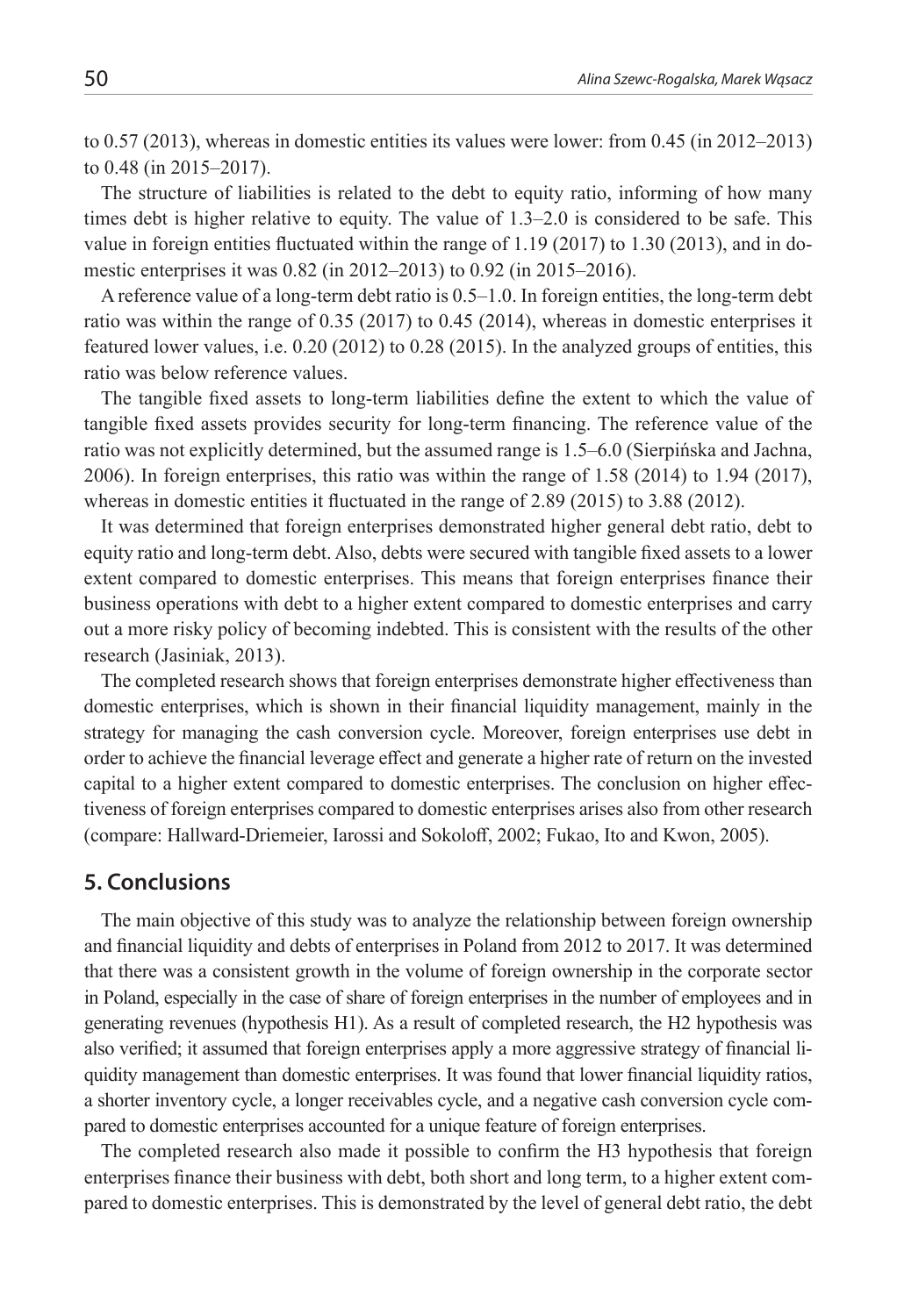to equity ratio, and long-term debt in foreign enterprises. The debts, however, were secured with tangible fixed assets to a lower extent than in domestic enterprises.

It was determined that foreign ownership supports effective management of current assets. Also, it has a positive impact on the optimization of current liability management and using more cost-effective sources of financing, mainly a merchant loan. In the case of foreign ownership, there is a tendency to use debt to a higher extent than in domestic ownership. Debt is usually a cheaper source of financing of business compared to the equity. In conclusion, it should be emphasized that foreign ownership supports more effective management of resources, but it features a higher risk than in the case of domestic ownership.

Due to the consistent growth in the importance of the foreign ownership in the corporate sector in Poland, there is a demand for further research in this area. It is noteworthy that foreign ownership may be a consequence of the occurrence of both industry and financial (institutional) international investors. The specified groups of investors have fairly different objectives of presence in enterprises. Therefore, there is a demand for further, in-depth research pertaining to various forms of foreign ownership and their impact on the effectiveness of enterprises.

#### **References**

- Aydin, N., Surmeli, A., Sayilir, O. (2009). 2000–2001 economic crisis and the financial performance of domestic and foreign companies in Turkey. *International Journal of Intercultural Information Management*, *1*(4), 375–382. DOI: 10.1504/IJIIM.2009.025942.
- Bauer, R., Günster, N., Otten, R. (2004). Empirical evidence on corporate governance in Europe: The effect on stock return, firm value and performance. *Journal of Asset Management*, *5*(2), 91–104. DOI: 10.1057/ palgrave.jam.2240131.
- Bhagat, S., Bolton, B. (2008). Corporate governance and firm performance. *Journal of Corporate Finance*, *14*(3), 257–273. DOI: 10.1016/j.jcorpfin.2008.03.006.
- Central Statistical Office. (2013a). *Economic activity of entities with foreign capital in 2012* [online, accessed: 2019-03-18]. Warsaw: Statistics Poland. Retrieved from: https://stat.gov.pl/en/topics/economic- -activities-finances/activity-of-enterprises-activity-of-companies/economic-activity-of-entities-with- -foreign-capital-in-2012,2,7.html.
- Central Statistical Office. (2013b). *Financial results of economic entities in 2012* [online, accessed: 2019-03-18]. Warsaw: Statistics Poland. Retrieved from: www.stat.gov.pl/en/topics/economic-activities-finances/activity- -of-enterprises-activity-of-companies/financial-results-of-economic-entities-in-2012,3,6.html.
- Central Statistical Office. (2014a). *Economic activity of entities with foreign capital in 2013* [online, accessed: 2019-03-18]. Warsaw: Statistics Poland. Retrieved from: www.stat.gov.pl/en/topics/economic-activities- -finances/activity-of-enterprises-activity-of-companies/economic-activity-of-entities-with-foreign- -capital-in-2013,2,8.html.
- Central Statistical Office. (2014b). *Financial results of economic entities in 2013 (balance sheet)* [online, accessed: 2019-03-18]. Warsaw: Statistics Poland. Retrieved from: www.stat.gov.pl/en/topics/economic- -activities-finances/activity-of-enterprises-activity-of-companies/financial-results-of-economic- -entities-in-2013,3,7.html.
- Central Statistical Office. (2015a). *Economic activity of entities with foreign capital in 2014* [online, accessed: 2019-03-18]. Warsaw: Statistics Poland. Retrieved from: www.stat.gov.pl/en/topics/economic-activities- -finances/activity-of-enterprises-activity-of-companies/economic-activity-of-entities-with-foreign- -capital-in-2014,2,9.html.
- Central Statistical Office. (2015b). *Financial results of economic entities in 2014 (balance sheet)* [online, accessed: 2019-03-18]. Warsaw: Statistics Poland. Retrieved from: www.stat.gov.pl/en/topics/economic- -activities-finances/activity-of-enterprises-activity-of-companies/financial-results-of-economic- -entities-in-2014,3,8.html.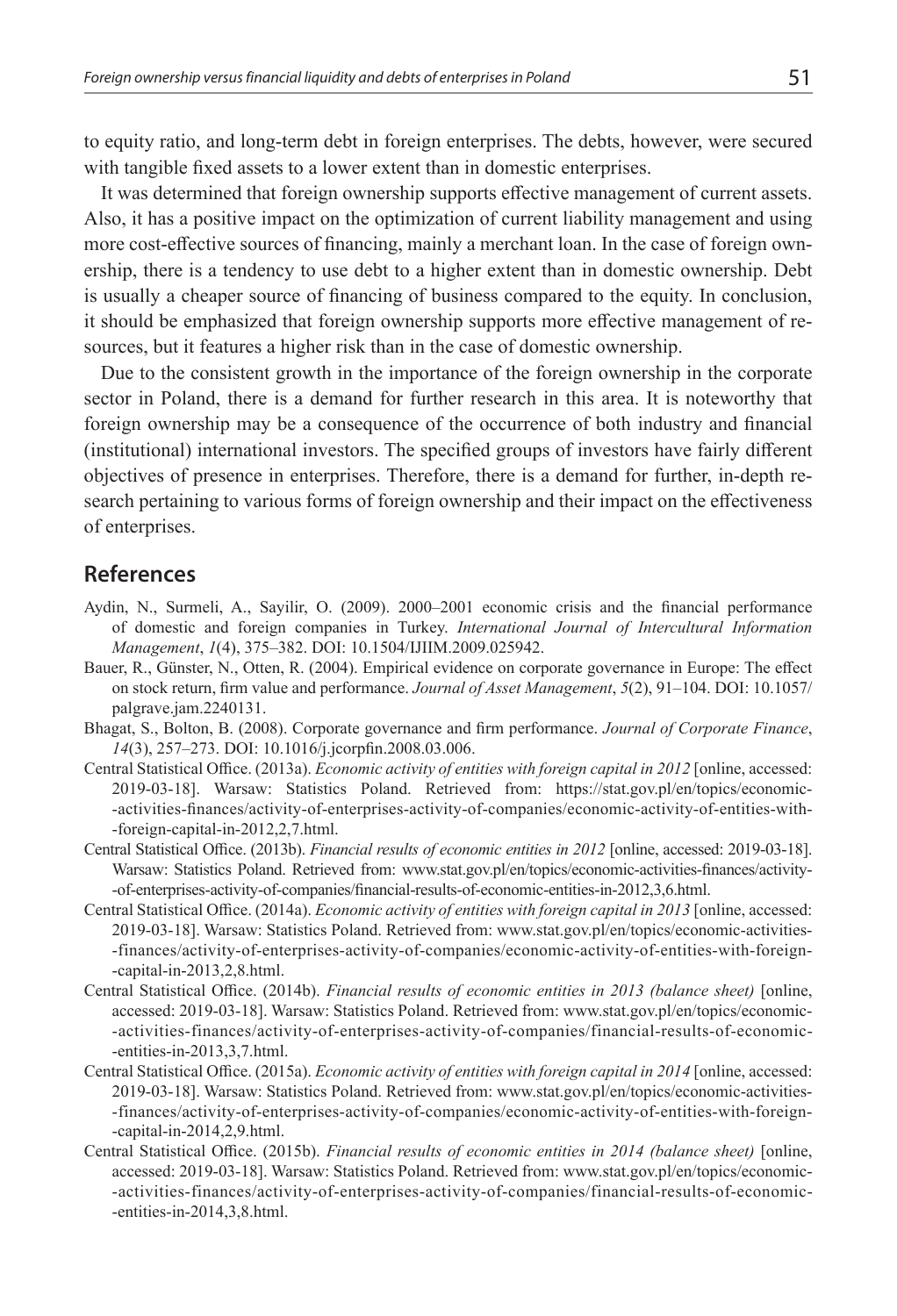- Central Statistical Office. (2016a). *Economic activity of entities with foreign capital in 2015* [online, accessed: 2019-03-18]. Warsaw: Statistics Poland. Retrieved from: www.stat.gov.pl/en/topics/economic-activities- -finances/activity-of-enterprises-activity-of-companies/economic-activity-of-entities-with-foreign- -capital-in-2015,2,10.html.
- Central Statistical Office. (2016b). *Financial results of economic entities in 2015 (balance sheet)* [online, accessed: 2019-03-18]. Warsaw: Statistics Poland. Retrieved from: www.stat.gov.pl/en/topics/economic- -activities-finances/activity-of-enterprises-activity-of-companies/financial-results-of-economic- -entities-in-2015,3,9.html.
- Dahlquist, M., Robertsson, G. (2001). Direct foreign ownership, institutional investors, and firm characteristics. *Journal of Financial Economics*, *59*(3), 413–440. DOI: 10.1016/s0304-405x(00)00092-1.
- Eljelly, A. M. (2004). Liquidity profitability tradeoff: An empirical investigation in an emerging market. *International Journal of Commerce and Management*, *14*(2), 48–61. DOI: 10.1108/10569210480000179.
- Famielec, J. (2011). Kondycja finansowa przedsiębiorstw w warunkach kryzysu. *Prace Naukowe Uniwersytetu Ekonomicznego we Wrocławiu*, *158*, 82–93.
- Ferreira, M. A., Matos, P. (2008). The colors of investors' money: The role of institutional investors around the world. *Journal of Financial Economics*, *88*(3), 499–533. DOI: 10.1016/j.jfineco.2007.07.003.
- Fukao, K., Ito, K., Kwon, H. U. (2005). Do out-in M&As bring higher TFP to Japan? An empirical analysis based on micro-data on Japanese manufacturing firms*. Journal of the Japanese and International Economics*, *19*(2), 272–301. DOI: 10.1016/j.jjie.2005.03.003.
- Gorynia, M., Bartosik-Purgat, M., Jankowska, B., Owczarek, R. (2006). Efekty zewnętrzne bezpośrednich inwestycji zagranicznych – aspekty teoretyczne i wyniki badań empirycznych. *Ekonomista*, *2*, 185–204.
- Hallaward-Driemeier, M., Iarossi, G., Sokoloff, K. L. (2002). Exports and manufacturing productivity in East Asia: A comparative analysis with firm-level data. *NBER Working Paper*, *8894*, 1–31. DOI: 10.3386/w8894.
- Jasiniak, M. (2013). Wybrane wskaźniki charakteryzujące działalność przedsiębiorstw krajowych i przedsiębiorstw zagranicznych w Polsce – analiza porównawcza. *Acta Universitatis Nicolai Copernici*, *44*(1), 55–64. DOI: 10.12775/aunc\_econ.2013.005.
- Jeżak, J. (2014). Corporate governance as a concept in evolution (the case of Poland). *Journal of Positive Management*, *5*(1), 43–53. DOI: 10.12775/JPM.2014.005.
- Kasiewicz, S. (2009). Koncepcja zarządzania wartością jako źródło kryzysu finansowego*. Finansowanie Nieruchomości*, *20*, 56–63.
- La Porta, R., López-de-Silanes, F., Shleifer, A., Vishny, R. (2000). Investor protection and corporate governance. *Journal of Financial Economics*, *58*(1–2), 3–27. DOI: 10.1016/s0304-405x(00)00065-9.
- Matuszewska-Pierzynka, A. (2018). Productivity effects of the ownership concentration in Polish employee- -owned companies*. Equilibrium. Quarterly Journal of Economics and Economic Policy*, *13*(4), 781–798. DOI: 10.24136/eq.2018.038.
- Nazarczuk, J. M., Krajewska, A. (2018). Local determinants of foreign direct investment in Poland: The role of relative distance*. Equilibrium. Quarterly Journal of Economics and Economic Policy*, *13*(1), 73–88. DOI: 10.24136/eq.2018.004.
- Neupane, S., Neupane, B., Paudyal, K., Thapa, Ch. (2016). Domestic and foreign institutional investors' investment in IPOs. *Pacific-Basin Finance Journal*, *39*, 197–201. DOI: 10.1016/j.pacfin.2016.06.011.
- Pawłowicz, L. (2008). Nowy wymiar globalnego kryzysu finansowego. In: J. Bieliński, M. Czerwińska (eds.). *Zarządzanie wartością przedsiębiorstwa w warunkach zakłóceń na rynkach finansowych* (pp. 13– 38). Sopot: Fundacja Rozwoju Uniwersytetu Gdańskiego. ISBN 9788375310573.
- Pieloch-Babiarz, A. (2017). Determinants of payout policy and investment attractiveness of companies listed on the Warsaw Stock Exchange*. Equilibrium. Quarterly Journal of Economics and Economic Policy*, *12*(4), 675–691. DOI: 10.24136/eq.v12i4.35.
- Puchalska, K. (2014). Miejsce przedsiębiorstw z kapitałem zagranicznym w gospodarce polskiej. *Nierówności Społeczne a Wzrost Gospodarczy. Social Inequalities and Economic Growth*, *38*, 317–330.
- Różański, J. (2018). Comparative analysis of financing sources in domestic and foreign enterprises in Poland. In: *European financial systems 2018: Proceedings of the 15th international scientific conference* (pp. 583–590), Brno: Masaryk University Press. ISBN 9788021089808.
- Różański, J., Socha, B. (2017). Selected determinants of foreign direct investment inflow in manufacturing industry in Poland. *Annales Universitatis Mariae Curie-Skłodowska Lublin – Polonia*, *60*(6), 357–365. DOI: 10.17951/h.2017.51.6.357.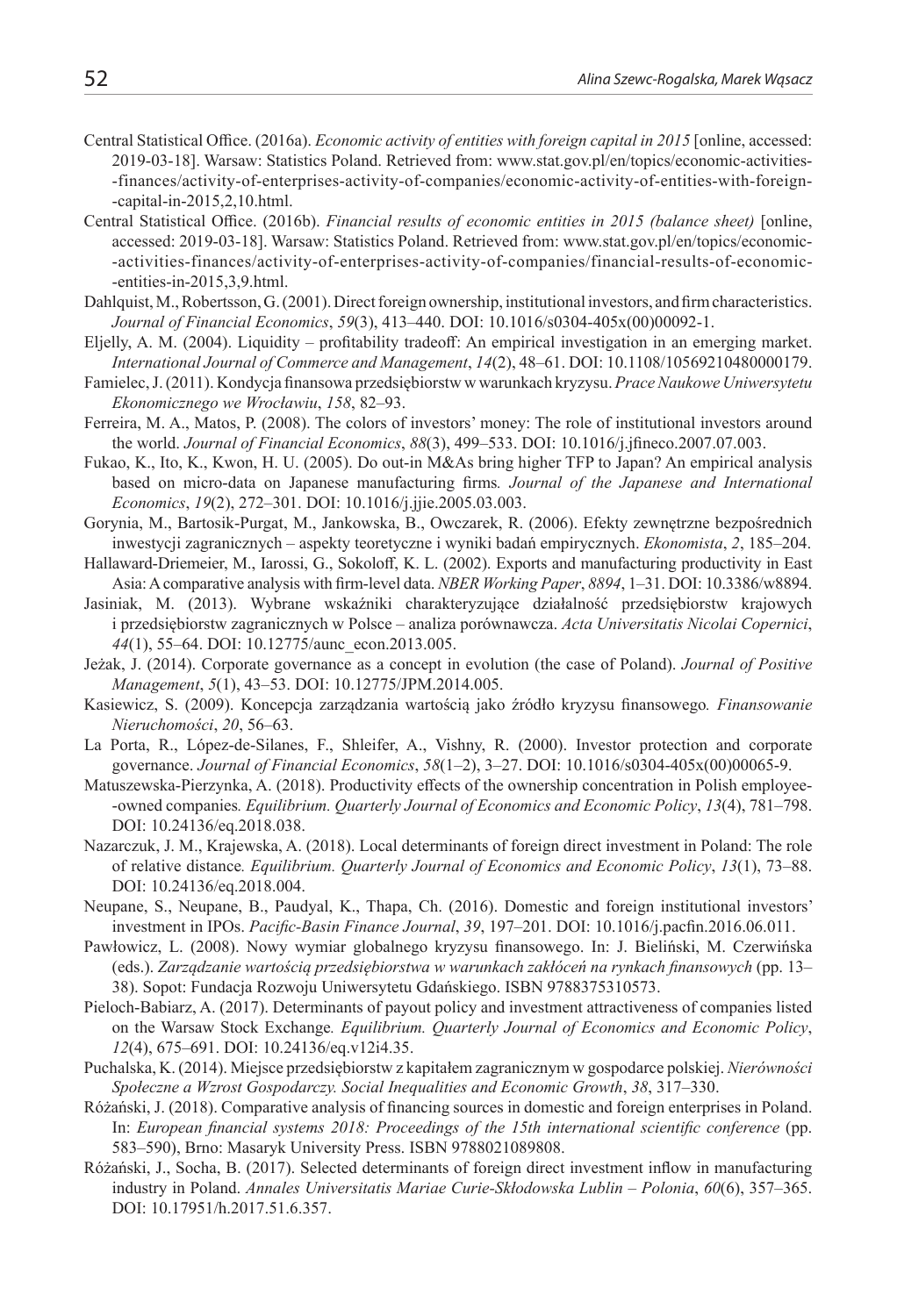- Sierpińska, M., Jachna, T. (2006). *Ocena przedsiębiorstwa według standardów światowych.* Warszawa: Wydawnictwo Naukowe PWN. ISBN 8301142065.
- Statistics Poland. (2017a). *Economic activity of entities with foreign capital in 2016* [online, accessed: 2019--03-18]. Warsaw: Statistics Poland. Retrieved from: www.stat.gov.pl/en/topics/economic-activities- -finances/activity-of-enterprises-activity-of-companies/economic-activity-of-entities-with-foreign- -capital-in-2016,2,11.html.
- Statistics Poland. (2017b). *Financial results of economic entities in 2016 (balance sheet)* [online, accessed: 2019-03-18]. Warsaw: Statistics Poland. Retrieved from: www.stat.gov.pl/en/topics/economic- -activities-finances/activity-of-enterprises-activity-of-companies/financial-results-of-economic- -entities-in-2016,3,11.html.
- Statistics Poland. (2018a). *Economic activity of entities with foreign capital in 2017* [online, accessed: 2019- -03-18]. Warsaw: Statistics Poland. Retrieved from: www.stat.gov.pl/en/topics/economic-activities- -finances/activity-of-enterprises-activity-of-companies/economic-activity-of-entities-with-foreign- -capital-in-2017,2,12.html.
- Statistics Poland. (2018b). *Financial results of economic entities in 2017 (balance sheet)* [online, accessed: 2019-03-18]. Warsaw: Statistics Poland. Retrieved from: www.stat.gov.pl/en/topics/economic- -activities-finances/activity-of-enterprises-activity-of-companies/financial-results-of-economic- -entities-in-2017,3,12.html.
- Szałucka, M., Szóstek, A. (2013). Wyniki finansowe podmiotów z kapitałem zagranicznym w latach 2000–2011 na tle ogółu przedsiębiorstw w Polsce*. Zeszyty Naukowe Uniwersytetu Ekonomicznego w Katowicach*, *155*, 323–336.
- Szewc-Rogalska, A. (2004). Płynność finansowa przedsiębiorstw publicznych i prywatnych. *Ekonomika i Organizacja Przedsiębiorstwa*, *11*, 56–61.
- Szewc-Rogalska, A. (2010). Corporate governance impact on valuation and financial performance of businesses. In: M. Sierpińska, P. Szczepankowski (eds.). *Contemporary trends in management and finance: Theory and practice* (pp. 79–100). Warsaw: University of Finance and Management in Warsaw. ISBN 9788361086789.
- Szewc-Rogalska, A. (2012). *Wpływ struktur własnościowych spółek giełdowych na kreację wartości dla akcjonariuszy*. Rzeszów: Wydawnictwo Uniwersytetu Rzeszowskiego. ISBN 9788373387324.
- Szewc-Rogalska, A. (2018). Znaczenie krajowych i zagranicznych inwestorów instytucjonalnych w obrocie akcjami spółek giełdowych w Polsce. *Zarządzanie i Finanse. Journal of Management and Finance*, *16*(2), 231–246.
- Szewc-Rogalska, A., Leszczyńska, M. (2011). Kapitał zagraniczny jako czynnik rozwoju i modernizacji gospodarki. *Nierówności Społeczne a Wzrost Gospodarczy. Social Inequalities and Economic Growth*, *19*, 181–190.
- Szpulak, A. (2016). Assessing the financial distress risk of companies operating under conditions of a negative cash conversion cycle. *e-Finance*, *12*(4), 72–82. DOI: 10.1515/fiqf-2016-0009.
- Wypych, M. (2015). Foreign capital in Poland during recession. *Entrepreneurship and Management*, *16*(2), 45–59. DOI: 10.1515/eam-2015-0016.
- Zou, L., Tang, T., Li, X. (2016). The stock preferences of domestic versus foreign investors: Evidence form Qualified Foreign Institutional Investors (QFIIs) in China. *Journal of Multinational Financial Management*, *37–38*, 12–28. DOI: 10.1016/j.mulfin.2016.11.002.